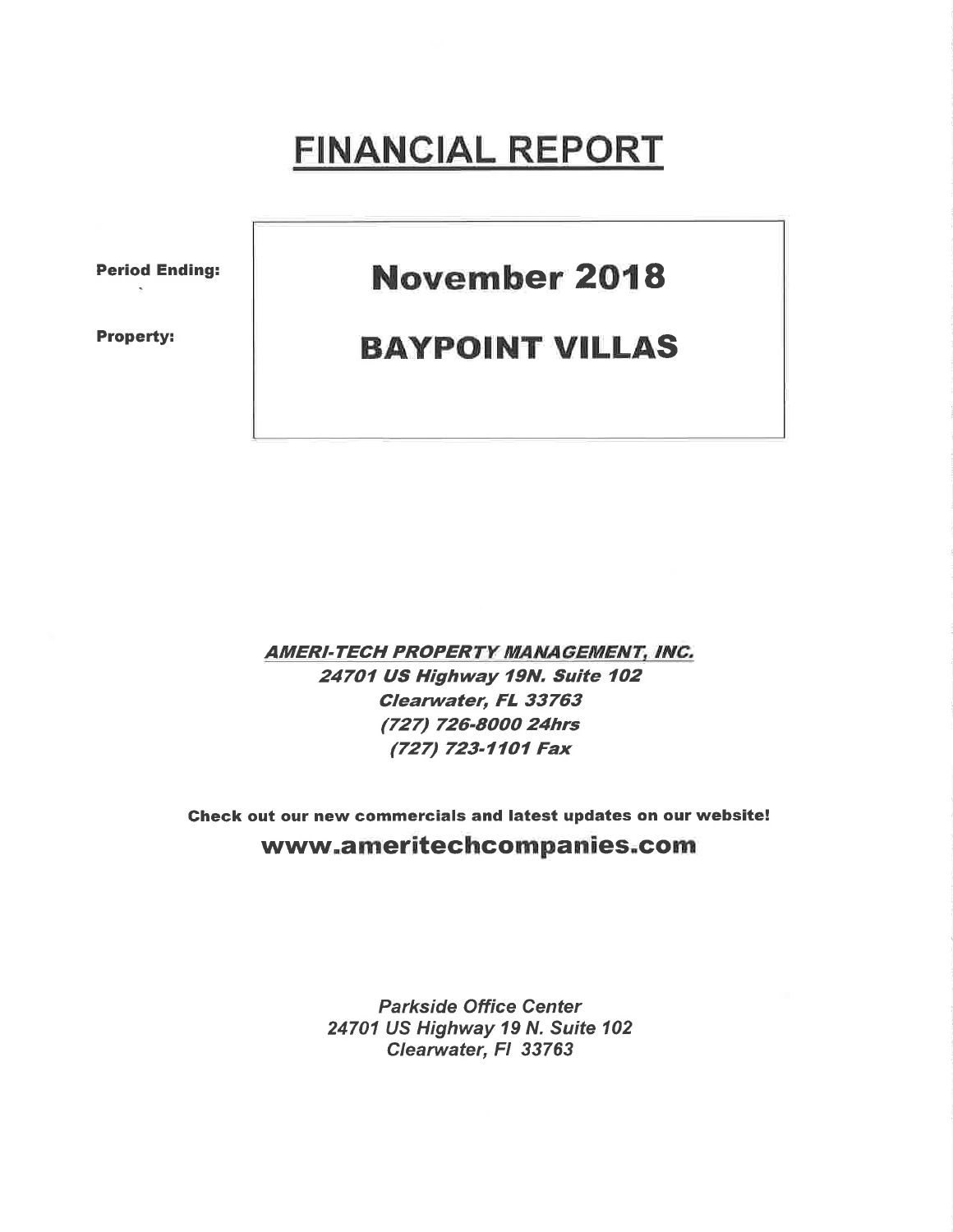It is the intent of Ameri-Tech Property Management services to produce a comprehensive self contained Financial Report, where as the validity and accuracy of the information being reported can be easily understood and substantiated. The following financial information is for Management purposes only in order to assist the association in financial planning. The attached financials have not been Audited, Reviewed, or Compiled at this time by an independent CPA.

The information contained on this page will aid the reader in better understanding this Financial Report. Each report analysis listed below will be explained in clear detail. This will enable the reader to better understand the intent and purpose of each report, as well as render the current financial disposition of the Property or Association.

### TaþIe of Contents

| <b>Income Statement:</b>    | The accounting procedures have been prepared on a modified<br>cash basis. All income and expenses are posted on the<br>statement during the same period in which they were incurred.                        |
|-----------------------------|-------------------------------------------------------------------------------------------------------------------------------------------------------------------------------------------------------------|
| <b>Balance Sheet:</b>       | Financial information listed on the Balance Sheet will show all<br>assets and liabilities, such as available cash, deposits, reserve<br>accounts, loans and equity.                                         |
| <b>General Ledger:</b>      | The General Ledger details all of the financial activity performed<br>in a given period to provide the reader with a detailed<br>explanation on each and every entry made for the period being<br>reported. |
| <b>Delinquent Owners:</b>   | This report will list all Delinquent Owners and the current<br>balance due.                                                                                                                                 |
| <b>Prepaid Owners:</b>      | This report will list all Prepaid Members.                                                                                                                                                                  |
| <b>Disbursement Report:</b> | This report will list all checks disbursed for the period being<br>reported, along with copies of all invoices paid.                                                                                        |
|                             | <b>Reconciliation Report:</b> This report with the actual bank statements shall reconcile the<br>account statements for the period being reported.                                                          |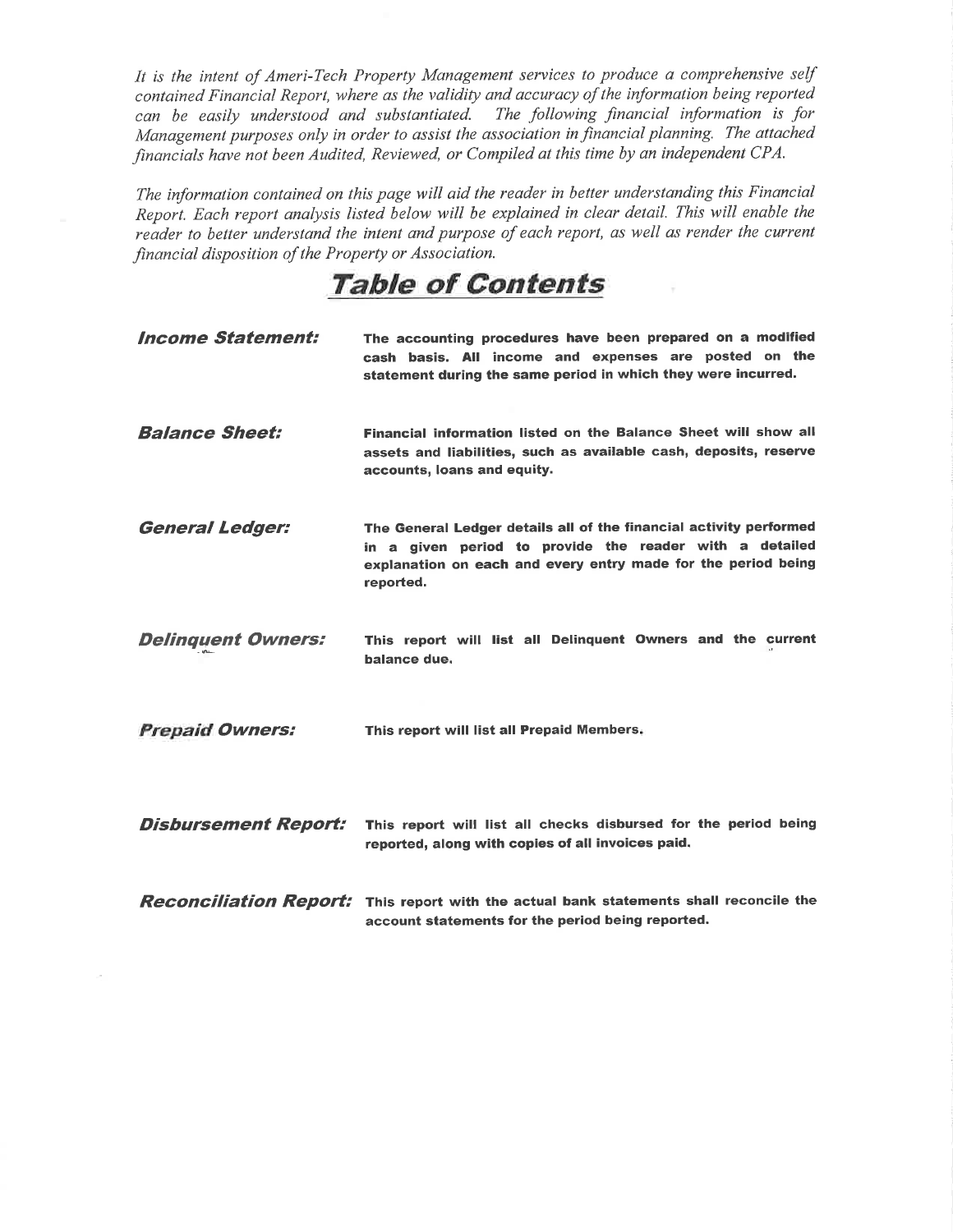

**Income Statement - Operating** Bay Pointe Villas Condo Assn. Inc.

Dato: 12/4/2018 Time; 4:41 pm Page: 1

#### 11/30/2018

|                      |                                     |                | <b>Current Period</b> |              |               | Year-to-date             |             | Annual        |
|----------------------|-------------------------------------|----------------|-----------------------|--------------|---------------|--------------------------|-------------|---------------|
| Description          |                                     | Actual         | Budget                | Variance     | Actual        | Budget                   | Variance    | <b>Budget</b> |
| <b>REVENUE</b>       |                                     |                |                       |              |               |                          |             |               |
| 4010                 | Unit Maintenance Fees               | \$9,696.90     | \$9,085.00            | \$611.90     | \$99,827.90   | \$99,935.00              | (\$107.10)  | \$109,020.00  |
| 4020                 | Unit Late Fees                      | 1.46           | ų,                    | $\sim$       | 60.00         | ÷                        | 60.00       |               |
| 4400                 | Operating Interest Income           | 0.23           |                       | 0.23         | 7.93          | ÷                        | 7.93        |               |
| 4500                 | Application Income                  | ΥË.            | ä                     | ×            | 100.00        | ÷.                       | 100.00      |               |
| 4800                 | Misc Income                         | 243.10         | ÷                     | 243.10       | 243.10        | $\overline{\phantom{a}}$ | 243.10      |               |
| <b>Total REVENUE</b> |                                     | 9,940.23       | 9,085.00              | 855.23       | 100,238.93    | 99,935.00                | 303.93      | 109,020,00    |
| <b>EXPENSES</b>      |                                     |                |                       |              |               |                          |             |               |
|                      | <b>ADMINISTRATIVE</b>               |                |                       |              |               |                          |             |               |
| 5010                 | Copies/Printing Supplies            | 242.16         | 60.00                 | (182.16)     | 2,196.40      | 660.00                   | (1, 536.40) | 720.00        |
| 5300                 | Insurance                           | 2,371.50       | 3,000.00              | 628.50       | 29,633.93     | 33,000.00                | 3,366.07    | 36,000.00     |
| 5600                 | Corporate Report Fee                | ×              | 5.00                  | 5.00         | 61.25         | 55.00                    | (6.25)      | 60.00         |
| 5610                 | <b>Bureau Fees</b>                  | $\blacksquare$ | 8.00                  | 8,00         | $\mathcal{C}$ | 88.00                    | 88,00       | 96.00         |
| 5800                 | Management Fee                      | 650.00         | 400.00                | (250.00)     | 6,100.00      | 4,400.00                 | (1,700.00)  | 4,800.00      |
| 5900                 | Legal                               | 188.00         | 50.00                 | (138.00)     | 2,267.47      | 550.00                   | (1,717.47)  | 600.00        |
| 5910                 | Accounting/Tax Returns              | ×.             | 30.00                 | 30.00        | 350.00        | 330.00                   | (20.00)     | 360,00        |
| 6210                 | Pool Permit                         | ÷.             | 15.00                 | 15.00        | 175,00        | 165.00                   | (10.00)     | 180,00        |
|                      | <b>Total ADMINISTRATIVE</b>         | 3,451.66       | 3,568.00              | 116.34       | 40,784.05     | 39,248,00                | (1,536.05)  | 42,816.00     |
|                      | <b>GROUNDS MAINTENANCE</b>          |                |                       |              |               |                          |             |               |
| 5400                 | Lawn Service Contract               | ÷              | 900.00                | 900.00       | 6,800.00      | 9,900.00                 | 3,100.00    | 10,800.00     |
| 5410                 | Mulch                               | ¥,             | 100.00                | 100.00       | $\bar{a}$     | 1,100.00                 | 1,100.00    | 1,200.00      |
| 5420                 | Trees                               | ¥              | 100.00                | 100.00       | $\leq$        | 1,100.00                 | 1,100.00    | 1,200.00      |
|                      | <b>Total GROUNDS MAINTENANCE</b>    | $\alpha$       | 1,100.00              | 1,100,00     | 6,800.00      | 12,100.00                | 5,300.00    | 13,200.00     |
|                      | <b>BUILDING MAINTENANCE</b>         |                |                       |              |               |                          |             |               |
| 6100                 | <b>Building Maintenance</b>         | 50,00          | 700.00                | 650.00       | 5,198.27      | 7,700.00                 | 2,501.73    | 8,400.00      |
| 6120                 | Miscellaneous Materials             |                | 100,00                | 100.00       | 66.91         | 1,100.00                 | 1,033.09    | 1,200,00      |
|                      | <b>Total BUILDING MAINTENANCE</b>   | 50.00          | 800.00                | 750.00       | 5,265.18      | 8,800.00                 | 3,534.82    | 9,600.00      |
|                      | <b>POOL EXPENSES</b>                |                |                       |              |               |                          |             |               |
| 6200                 | Pool Service/Supplies/Maint         | 295.00         | 250.00                | (45.00)      | 3,523.00      | 2,750.00                 | (773.00)    | 3,000.00      |
|                      | <b>Total POOL EXPENSES</b>          | 295.00         | 250.00                | (45.00)      | 3,523.00      | 2,750.00                 | (773.00)    | 3,000.00      |
|                      | <b>UTILITY EXPENSES</b>             |                |                       |              |               |                          |             |               |
| 7000                 | Electric                            | 312.33         | 180.00                | (132.33)     | 2,491.58      | 1,980.00                 | (511.58)    | 2,160.00      |
| 7001                 | Water and Sewer                     | 4,644.24       | 1,225.00              | (3, 419.24)  | 17,454.30     | 13,475.00                | (3,979,30)  | 14,700.00     |
| 7002                 | Trash Removal                       | 225.00         | 379.00                | 154.00       | 4,483.23      | 4,169.00                 | (314.23)    | 4,548.00      |
| 7006                 | Cable Service                       | 911.48         | 919.00                | 7.52         | 10,055.44     | 10,109.00                | 53.56       | 11,028.00     |
|                      | <b>Total UTILITY EXPENSES</b>       | 6,093.05       | 2,703.00              | (3,390.05)   | 34,484.55     | 29,733.00                | (4,751.55)  | 32,436.00     |
|                      | <b>NON OPERATING EXPENSES</b>       |                |                       |              |               |                          |             |               |
| 9010                 | Reserves- Painting                  | 213.00         | 213.00                |              | 2,026.00      | 2,343.00                 | 317.00      | 2,556.00      |
| 9030                 | Reserves-Roof                       | 530.00         | 530.00                | ÷            | 6,147.00      | 5,830.00                 | (317.00)    | 6,360.00      |
| 9080                 | Reserves- Unallocated Interest      | 79.00          | (79.00)               | (158.00)     | (711.00)      | (869.00)                 | (158.00)    | (948.00)      |
|                      | <b>Total NON OPERATING EXPENSES</b> | 822.00         | 664.00                | (158.00)     | 7,462.00      | 7,304.00                 | (158.00)    | 7,968.00      |
|                      | <b>Total EXPENSES</b>               | \$10,711.71    | \$9,085.00            | (\$1,626.71) | \$98,318.78   | \$99,935.00              | \$1,616.22  | \$109,020.00  |
|                      |                                     |                |                       |              |               |                          |             |               |
|                      | <b>COMBINED NET INCOME</b>          | (\$771.48)     | $\mathbb{S}^-$        | (\$771.48)   | \$1,920.15    | \$-                      | \$1,920.15  | \$-           |

CINCSystems, Inc. Copyright 2018. All rights reserved,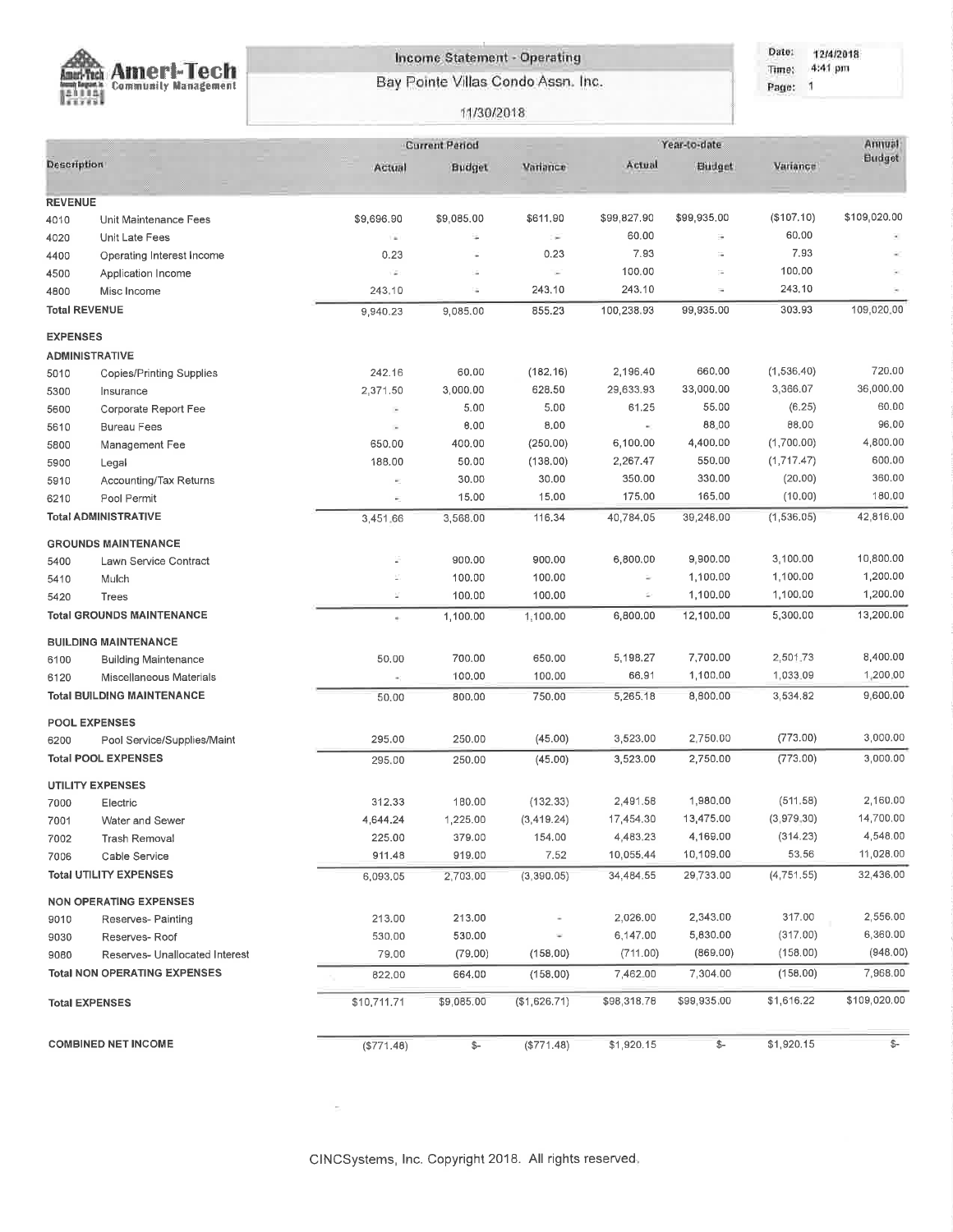| Ameri-Tech<br>Louvri-Tuch<br><b>Community Management</b><br>ninte Engine. Ic.<br>開開 |                          |          |                          |                          | Income Statement Summary - Operating<br>Bay Pointe Villas Condo Assn, Inc.<br>Fiscal Period: November 2018 |           |             |                          |                    |                    |                | Date:<br>Time:<br>Page:<br>$\mathcal{A}$ | 12/4/2018<br>4:41 pm     |             |
|-------------------------------------------------------------------------------------|--------------------------|----------|--------------------------|--------------------------|------------------------------------------------------------------------------------------------------------|-----------|-------------|--------------------------|--------------------|--------------------|----------------|------------------------------------------|--------------------------|-------------|
| Account                                                                             | January                  | February | March                    | April                    | May                                                                                                        | June      | <b>July</b> | August                   | September          | October            | November       | December                                 |                          | Total       |
| <b>REVENUE</b><br>4010 Unit Maintenance Fees                                        |                          |          |                          |                          | 48,566.00                                                                                                  | 5,935.00  | 9,880.00    | 7,900.00                 | 8,695.00           | 9,155.00           | 9,696.90       |                                          | ÷.                       | \$99,827.90 |
| 4020 Unit Late Fees                                                                 |                          |          |                          |                          | 60.00                                                                                                      | $\sim$    | ×           | õ.                       | $\mathcal{D}_i$    | $\bar{a}$          | $\overline{a}$ |                                          | $\overline{\phantom{a}}$ | 60.00       |
| 4400 Operating Interest Income                                                      |                          |          |                          | υ                        | 5,81                                                                                                       | 0.30      | 0.74        | 0,40                     | 0.24               | 0.21               | 0.23           |                                          | u,                       | 7,93        |
| 4500 Application Income                                                             | ۰                        |          | $\sim$                   | ٠                        | 50.00                                                                                                      | ×,        |             | $\overline{\phantom{a}}$ | $\sim$             | 50,00              | $\rightarrow$  |                                          | э                        | 100.00      |
| 4800 Misc Income                                                                    |                          | s        | ×                        | ×                        | ۰                                                                                                          | ٠e        | $\sim$      | 1,350.00                 | (1,350.00)         | 変                  | 243.10         |                                          | $\frac{1}{2}$            | 243.10      |
| <b>Total REVENUE</b>                                                                |                          |          | ×,                       | ٠                        | 48,681.81                                                                                                  | 5,935.30  | 9,880.74    | 9,250.40                 | 7,345.24           | 9,205.21           | 9,940.23       |                                          | a.                       | 100,238.93  |
| <b>EXPENSES</b>                                                                     |                          |          |                          |                          |                                                                                                            |           |             |                          |                    |                    |                |                                          |                          |             |
| <b>ADMINISTRATIVE</b>                                                               |                          |          |                          |                          |                                                                                                            |           |             |                          |                    |                    |                |                                          |                          |             |
| 5010 Copies/Printing Supplies                                                       |                          |          |                          |                          | 615.47                                                                                                     | 639.42    | 47.00       | 66.50                    | 259.50             | 326.35             | 242.16         |                                          |                          | 2,196.40    |
| 5300 Insurance                                                                      |                          |          |                          | ¥                        | 15,604.20                                                                                                  | 1,414.31  | 3,063.56    | 2,419.36                 | 2,371.50           | 2,389.50           | 2,371.50       |                                          | $\rightarrow$            | 29,633.93   |
| 5600 Corporate Report Fee                                                           |                          |          |                          |                          | 61.25                                                                                                      | $\sim$    | $\bullet$   | $\mathbb{R}$ :           | $\hat{\mathbf{r}}$ | ÷                  | i.             |                                          |                          | 61.25       |
| 5800 Management Fee                                                                 |                          |          |                          | Ξ                        | 2,000.00                                                                                                   | 850.00    | 650.00      | 650.00                   | 650.00             | 650.00             | 650.00         |                                          | œ.                       | 6,100.00    |
| 5900 Legal                                                                          |                          |          |                          |                          |                                                                                                            |           |             | 1,700.00                 | $\pm$              | 379,47             | 188.00         |                                          |                          | 2,267.47    |
| 5910 Accounting/Tax Returns                                                         |                          | ٠        |                          | Θ                        | 350.00                                                                                                     | z         | ÷           | ÷                        | ×                  | ٠                  | a,             |                                          | ÷                        | 350.00      |
| 6210 Pool Permit                                                                    |                          | ٠        | ÷                        | ¥                        | 175.00                                                                                                     | ä,        |             | $\sim$                   |                    | $\hat{\mathbf{w}}$ | ¥              |                                          |                          | 175.00      |
| <b>Total ADMINISTRATIVE</b>                                                         |                          |          |                          | ÷,                       | 18,805.92                                                                                                  | 2,903.73  | 3,760.56    | 4,835.86                 | 3,281.00           | 3,745.32           | 3,451.66       |                                          | у.                       | 40,784.05   |
| <b>GROUNDS MAINTENANCE</b>                                                          |                          |          |                          |                          |                                                                                                            |           |             |                          |                    |                    |                |                                          |                          |             |
| 5400 Lawn Service Contract                                                          |                          |          |                          |                          | 5,100.00                                                                                                   | 2.200.00  |             | ×                        | (500.00)           |                    |                |                                          |                          | 6,800.00    |
| <b>Total GROUNDS MAINTENANCE</b>                                                    |                          |          |                          |                          | 5,100.00                                                                                                   | 2,200.00  | з,          |                          | (500.00)           |                    | ۰              |                                          | i.                       | 6,800.00    |
| <b>BUILDING MAINTENANCE</b>                                                         |                          |          |                          |                          |                                                                                                            |           |             |                          |                    |                    |                |                                          |                          |             |
| 6100 Building Maintenance                                                           |                          |          |                          |                          | 1,800.08                                                                                                   | 550,00    | 21.41       | 100,00                   | 1,480.00           | 1,196.78           | 50,00          |                                          |                          | 5,198.27    |
| 6120 Miscellaneous Materials                                                        |                          | ¥        | Ξ                        | ÷                        | 66.91                                                                                                      | 225.00    | $\equiv$    | i.                       | (225.00)           | 滊                  | ä.             |                                          | ×                        | 66.91       |
| <b>Total BUILDING MAINTENANCE</b>                                                   | ÷                        |          | ç,                       | ×                        | 1,866.99                                                                                                   | 775.00    | 21.41       | 100.00                   | 1,255.00           | 1,196.78           | 50.00          |                                          | $\overline{a}$           | 5,265.18    |
| <b>POOL EXPENSES</b>                                                                |                          |          |                          |                          |                                                                                                            |           |             |                          |                    |                    |                |                                          |                          |             |
| 6200 Pool Service/Supplies/Maint                                                    |                          |          | ÷                        | $\overline{\phantom{a}}$ | 1,125.00                                                                                                   | $\sim$    | 450.00      | 445.35                   | 1.157.65           | 50.00              | 295.00         |                                          | ٠                        | 3,523.00    |
| <b>Total POOL EXPENSES</b>                                                          | ÿ.                       |          | Ξ                        | S.                       | 1,125.00                                                                                                   | ÷.        | 450,00      | 445.35                   | 1,157.65           | 50.00              | 295.00         |                                          | $\bullet$                | 3,523.00    |
| <b>UTILITY EXPENSES</b>                                                             |                          |          |                          |                          |                                                                                                            |           |             |                          |                    |                    |                |                                          |                          |             |
| 7000 Electric                                                                       |                          |          |                          |                          | 1,025.27                                                                                                   | 202.07    | 291.50      | 223.00                   | 272.40             | 165.01             | 312.33         |                                          |                          | 2,491.58    |
| 7001 Water and Sewer                                                                | $\equiv$                 |          |                          | ۷                        | 4,503.36                                                                                                   | 2,271.64  | 2,705.40    | $\overline{\mathcal{L}}$ | 3,329.66           | ¥.                 | 4,644.24       |                                          | ο                        | 17,454.30   |
| 7002 Trash Removal                                                                  |                          |          |                          | $\bar{\omega}$           | 2,681.34                                                                                                   | 446,89    | $\bullet$   | 225.00                   | 680,00             | 225.00             | 225.00         |                                          | w                        | 4,483.23    |
| 7006 Cable Service                                                                  |                          | ×,       | $\overline{\phantom{a}}$ | $\overline{a}$           | 5,472.00                                                                                                   | 912.00    | 937.00      | 1,849.00                 | (937.52)           | 911.48             | 911.48         |                                          | ¥.                       | 10,055.44   |
| <b>Total UTILITY EXPENSES</b>                                                       | ×                        |          | ×                        | ×                        | 13,681.97                                                                                                  | 3,832.60  | 3,933.90    | 2,297.00                 | 3,344.54           | 1,301.49           | 6,093.05       |                                          | ٠                        | 34,484.55   |
| <b>NON OPERATING EXPENSES</b>                                                       |                          |          |                          |                          |                                                                                                            |           |             |                          |                    |                    |                |                                          |                          |             |
| 9010 Reserves- Painting                                                             |                          |          |                          |                          | 1,065.00                                                                                                   | 530,00    | 530.00      | 530.00                   | (1,055,00)         | 213,00             | 213.00         |                                          |                          | 2,026.00    |
| 9030 Reserves- Roof                                                                 | ÷                        | кé.      | ¥.                       | Ň,                       | 2,650.00                                                                                                   | 213.00    | 213.00      | 213.00                   | 1,798.00           | 530.00             | 530.00         |                                          |                          | 6,147.00    |
| 9080 Reserves- Unallocated Interest                                                 | $\overline{\phantom{a}}$ | ×,       | c                        | ۷                        | (395.00)                                                                                                   | (79.00)   | (79.00)     | (79.00)                  | (79.00)            | (79.00)            | 79.00          |                                          | w.                       | (711.00)    |
| <b>Total NON OPERATING EXPENSES</b>                                                 | $\overline{\phantom{a}}$ |          | $\bar{\phantom{a}}$      | $\overline{\phantom{a}}$ | 3,320.00                                                                                                   | 664.00    | 664.00      | 664.00                   | 664.00             | 664.00             | 822.00         |                                          | ä,                       | 7,462.00    |
| <b>Total EXPENSES</b>                                                               |                          |          |                          |                          | 43,899.88                                                                                                  | 10.375.33 | 8,829.87    | 8,342.21                 | 9.202.19           | 6,957.59           | 10.711.71      |                                          | $\mathbb{R}^3$           | 98,318.78   |

CINCSystems, Inc. Copyright 2018. All rights reserved.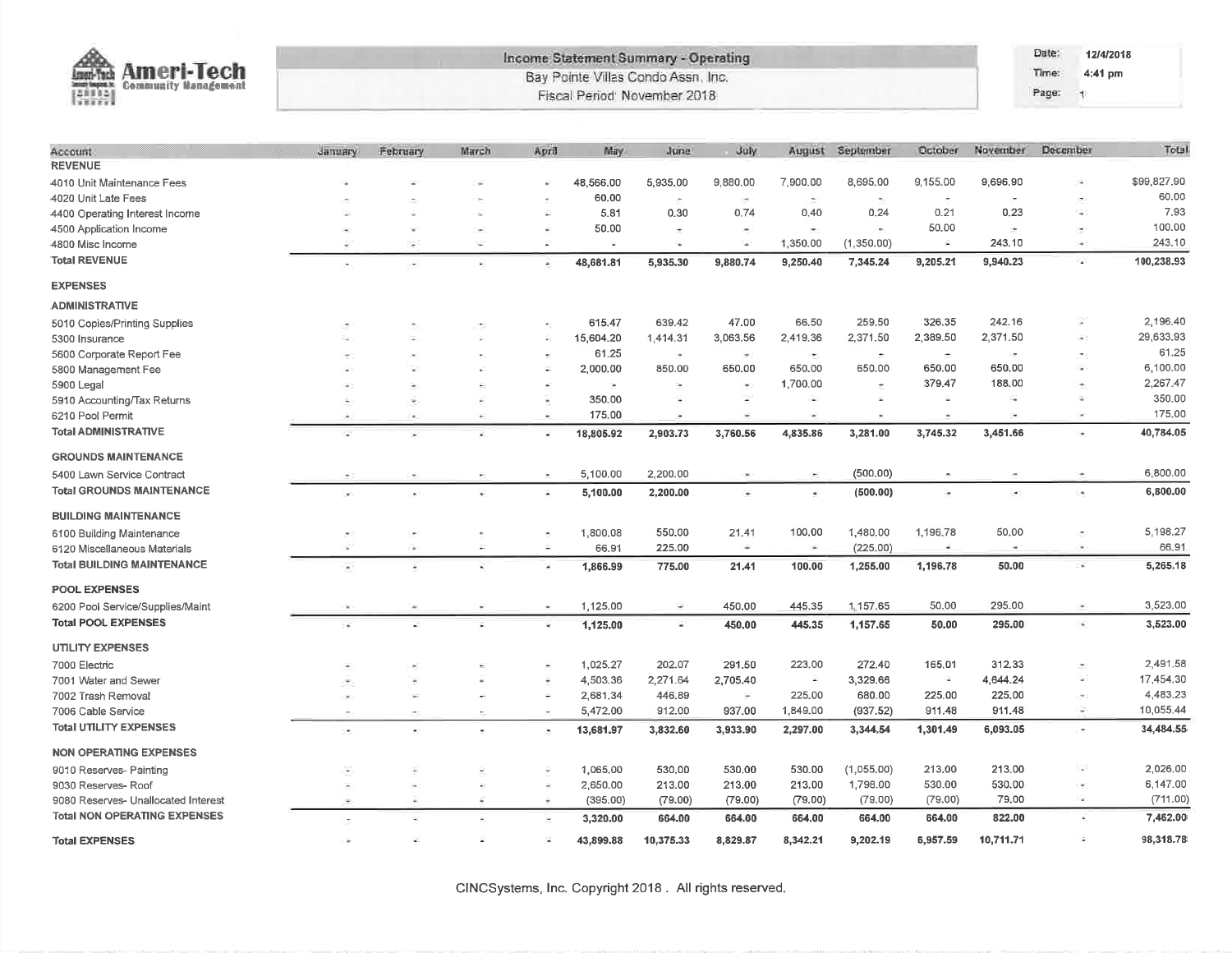| <b>\meri-Tech</b><br>Community Management<br>RINA | Income Statement Summary - Operating<br>Bay Pointe Villas Condo Assn. Inc.<br>Fiscal Period: November 2018 |          |       |       |     |      |      |        |           |         | Date:<br>$4:41$ pm<br>(ime:<br>Page: | 12/4/2018 |        |
|---------------------------------------------------|------------------------------------------------------------------------------------------------------------|----------|-------|-------|-----|------|------|--------|-----------|---------|--------------------------------------|-----------|--------|
| Account                                           |                                                                                                            | February | March | April | May | June | July | August | September | October | November                             | December  | Total. |

|                    | uanuary | reprusty | <b>INGEFORM</b> | мргш | <b>MTDA</b> | noun         | <b>JUIV</b> | <b>MUGUOL</b> | <b>SENGINAL</b> | Centrates | <b>INDIANALISM</b> | <b>DATESHIRE</b> | <b>SPACES</b> |
|--------------------|---------|----------|-----------------|------|-------------|--------------|-------------|---------------|-----------------|-----------|--------------------|------------------|---------------|
| <b>Net Income:</b> |         |          |                 |      | 4,781.93    | (4, 440, 03) | 1,050.87    | 908.19        | (1,856.95)      | 2,247.62  | (771.48)           |                  | \$1,920.15    |

**COL**